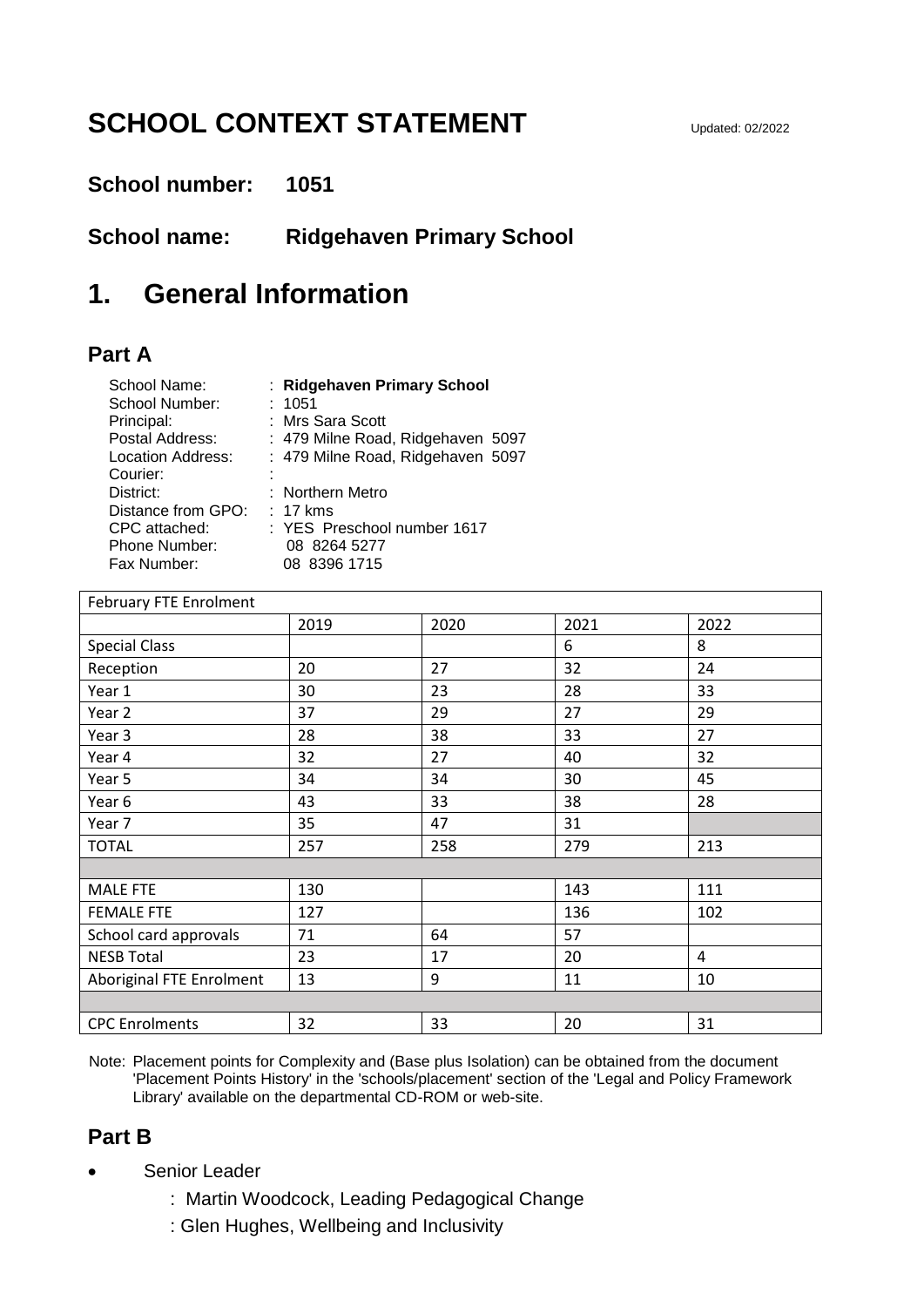- School's email address
	- : dl.1051\_info@schools.sa.edu.au
- Staffing numbers

14 FTE

- 0.4 Japanese
- 0.4 Science
- 0.8 Drama/Music/PE
- 0.5 Wellbeing Leader
- ACEO 8.5 hours per week
- 126 Hrs per week permanent SS0 time.
- 1.0 CPC teacher plus 13 hrs per week SSO time.
- OSHC

: Yes

**Enrolment trends** 

: Enrolment numbers are steady

Year of opening

: 1970

Public transport access

: Via O'Bahn Bus Numbers 543 to Tea Tree Plaza and Milne Road or Bus Number 541 to Tea Tree Plaza and Hancock Road

# **2. Students (and their welfare)**

General characteristics

: Most students enrolled at Ridgehaven are from English speaking backgrounds. Numbers of students from different cultural and linguistic backgrounds are increasing but still remain a small cohort.

Student management

: An effective Student Behaviour Management program operates in both classrooms and yard/playground. There is a strong whole school focus around Growth Mindset, Mindfulness, school values and restorative practice. Student school uniform and dress code creates a sense of belonging.

• Student government

: Student Voice takes many forms at Ridgehaven. Students may recognise a need or a cause and plan an event to support this cause. Students are consulted on many issues to form policy and procedure such as homework, sports day, School mascot etc. School Captains and leadership groups introduced in 2016. Student SRC introduced in 2022.

• Special programmes

: Student learning is supported by a number of intervention and support programs including: Phonological Awareness (reception students), Initial-Lit (JP students) speech intervention programme, targeted literacy and numeracy support, Jumping Beans Coordination Program, Fine Motor skills and targeted skilling programs as required.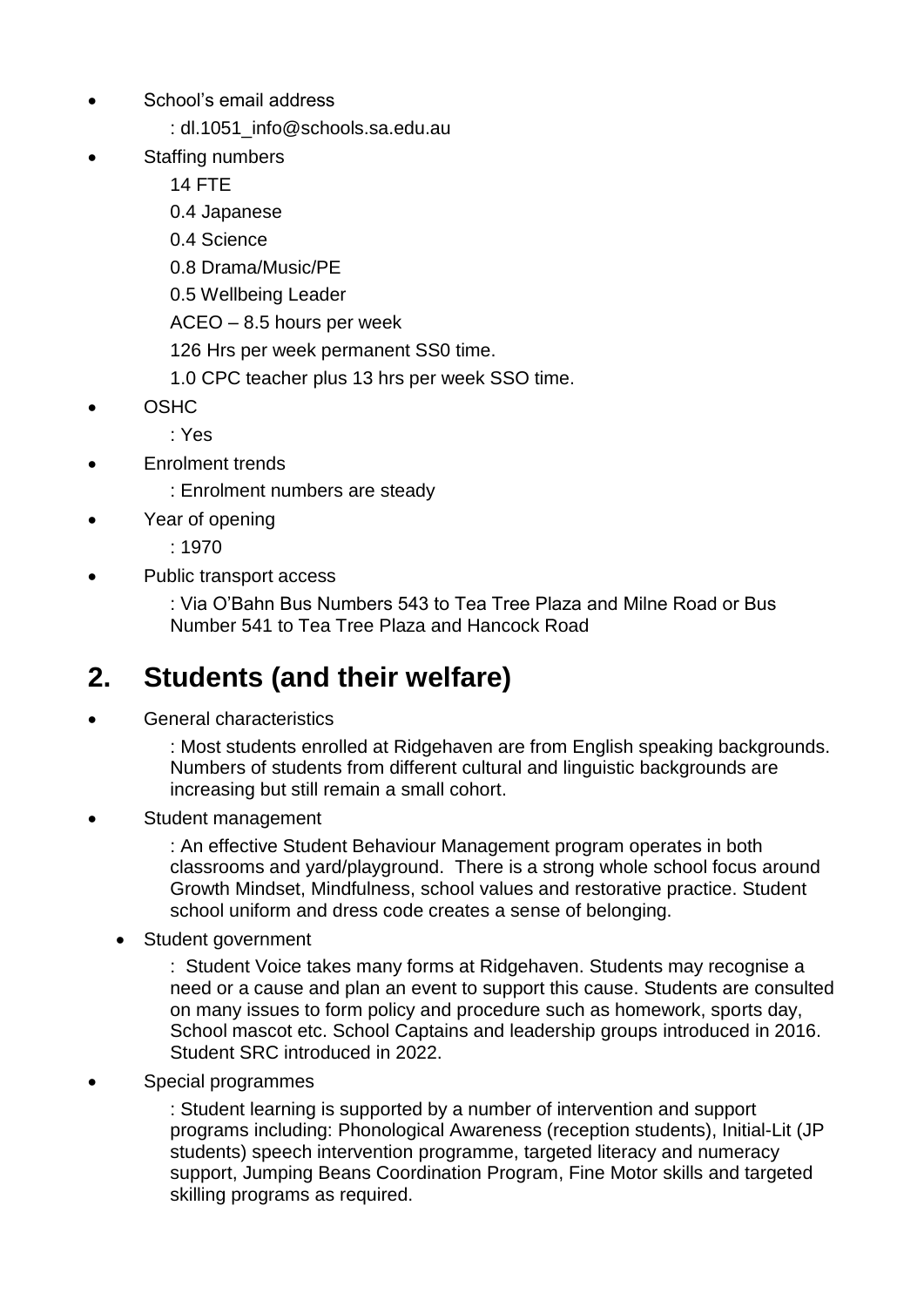# **3. Key School Policies**

School Vision

: School motto is 'A Community Working Together'

The responsibility for learning is shared within our community to build powerful lifelong learners who are empowered to be successful.

Our Purpose

: To build on our culture of success through continuous improvement and accountability with an emphasis on building powerful learners and promoting quality pedagogy to assist all students to reach their potential.

Site Learning Plan

: A 3 year School Improvement Plan 2022-2024.

- **Goals** 
	- : Improve student achievement in Numeracy
	- ; Improve student achievement in Reading
- School Values
	- : Honesty, Caring, Respect, Responsibility and Excellence

### **4. Curriculum**

Subject offerings

: Staff currently use the Australian Curriculum to plan, program and report. Music/Drama, Science, Japanese and PE are specialist areas providing NIT for teachers.

• Open Access

: N/A

• Inclusive education

: Resources are allocated to children identified as requiring special assistance including early intervention. Resources include teacher time, SSO time and volunteer assistance. Individual learning plans are documented and reviewed for all students receiving extra support. 7% of students have One Plans.

Support for preschool children is negotiated with the special educator each term.

Special curriculum features

: Learning at Ridgehaven is supported through the use of student leadership and participatory decision making structures. The school values highly collaborative decision making processes.

: A specialist Drama program has been introduced in 2016. Marc Wallis is released as required to work in small groups with students on skills related to drama production these include, acting, script writing, lighting, filming, editing. A specialist video editing, 'green screen' and drama suite has been developed called The Editing Room.

• Teaching pedagogy

: There is a whole school focus on teachers sharing learning intentions and success criteria with all students. Most classes are composite (2 year levels). Interactive Whiteboards have been installed in all classrooms, the Resource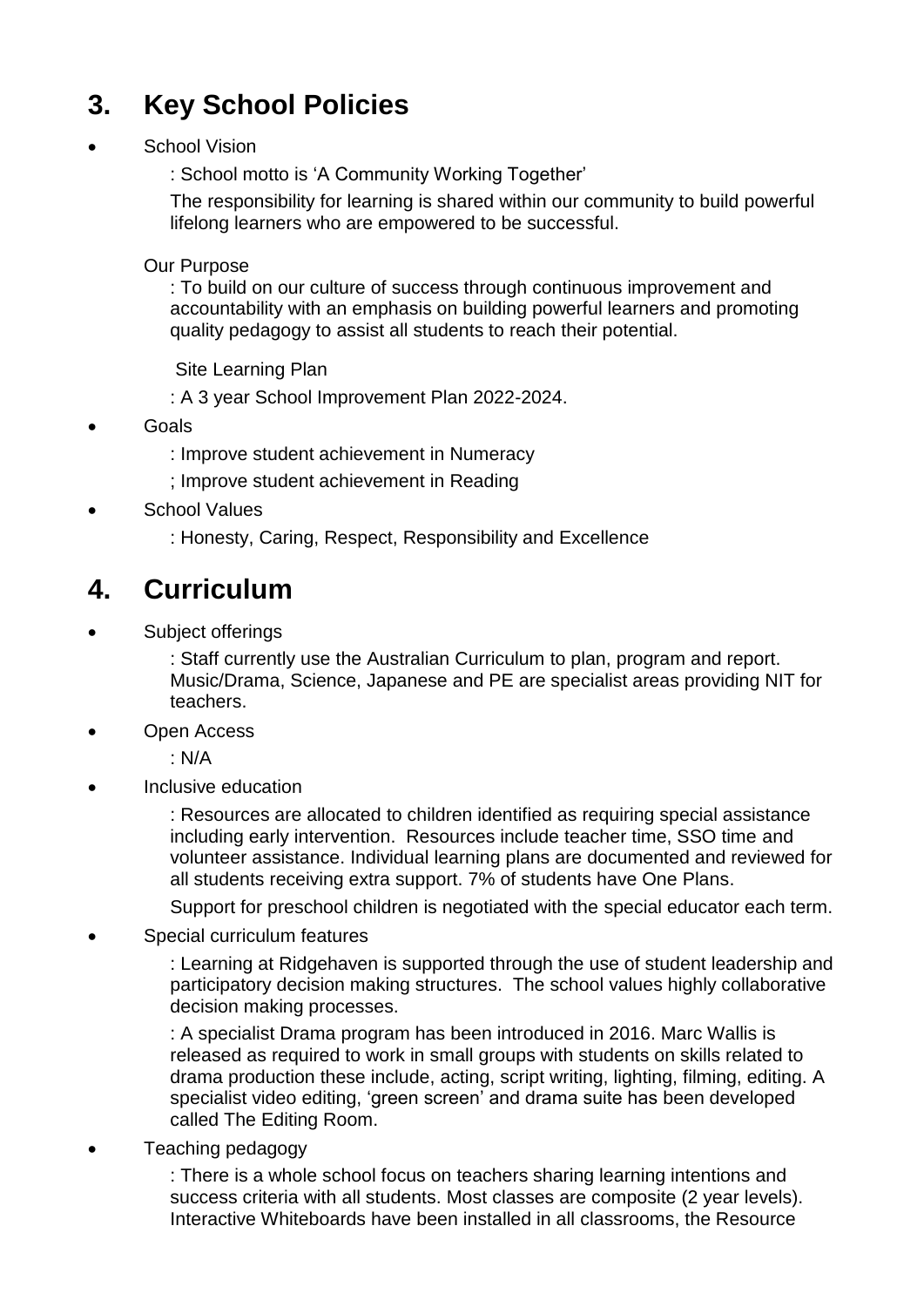Centre and the Japanese Room. All students in years 3-7 have the option of purchasing Chromebooks which were introduced in 2019.

#### • Assessment procedures and reporting

: An annual timeline is established for data collection early each year.

Acquaintance Night – Term 1, Week 3/4.

Formal 3-way conferences between students, parent/s and teacher/s – Term 1, Week 9.

Two Written Student Reports present a picture of academic achievement and comments about learning and social skills – Term 2, Week 10 & Term 4 Week 9.

• Joint programmes

: N/A

## **5. Sporting Activities**

: The school participates in a variety of SAPSASA sports. Some out of school hours sports teams have been formed over the last two years that are coordinated by the Senior Leader and rely upon the use of parents as coaches and managers. Out of school hours teams currently include: basketball and cricket.

## **6. Other Co-Curricular Activities**

**General** 

: Annual Sports Day, Swimming Rec-yr 5, Aquatics for Year 6/7 students, Whole school production, School Camps have been held on a regular basis. Student assisted banking (via computer).

• Special

Private tutors also offer keyboard, piano, drum, violin, guitar, recorder or singing lessons for students.

The school has a Senior Choir that performs at the Festival of Music each year.

### **7. Staff (and their welfare)**

• Staff profile

: A new Principal was appointed for a 6 month acting position at the beginning of 2021. Most of the staff are experienced and reside within a 15-30 minute drive. A small number of teaching appointments are part time.

- Leadership structure
	- : Currently the structure includes the Principal and 2 Senior Leaders.

Elected PAC members discuss relevant matters and make recommendations. Participative decision-making structures are in place.

• Staff support systems

: The school is set up in Professional Learning Communities according to stages of schooling. All teaching and classroom support staff are part of PLCs with a member of the leadership team responsible for each PLC which includes line management responsibilities. Extensive collaborative planning and programming takes place within PLCs.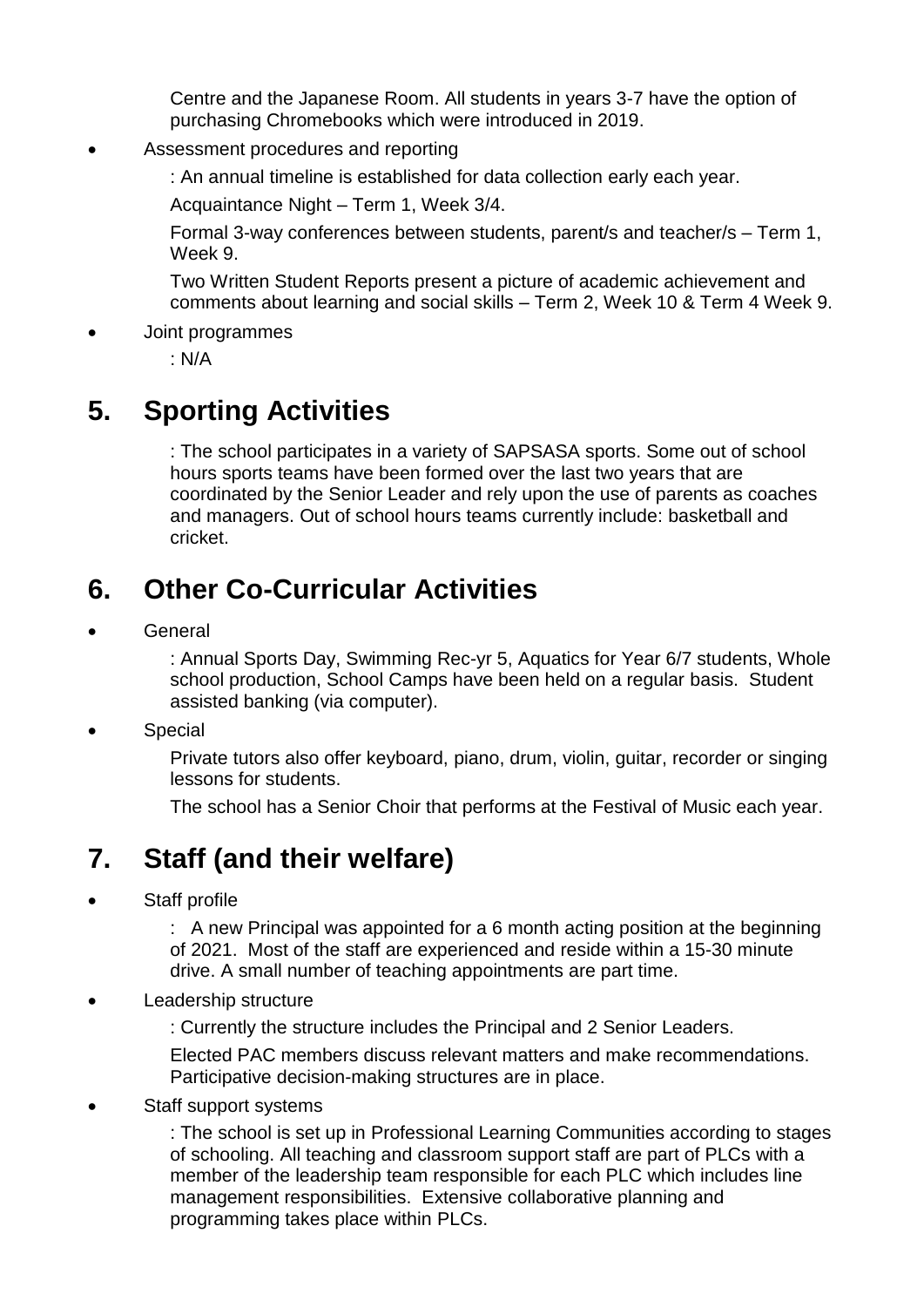• Staff utilisation policies

: Specialisation in PE, Japanese, Science/HASS and Music/Drama provides NIT for all teachers. IESP funding enables the school to manage a comprehensive Inclusive Education programme. SSOs provide specialised services in Administration, Finance, Classroom Support and Inclusive Education.

- Access to special staff
	- : Pastoral care Worker for 9 hours per week.
	- : Access to Student Wellbeing Leader.
	- : The school employs an IT technician for 14 hours a week.
	- : The school is entitled to employ an ACEO for approximately 8 hpw.

: Positive relationship with Support Service providers in Speech Therapy, Psychology, Special Education, and Behaviour Management.

## **8. Incentives, support and award conditions for Staff**

: N/A

## **9. School Facilities**

- Buildings and grounds
	- : Main buildings:-
	- Preschool with own kitchen, toilets, office and fenced outside play area.
	- Single Storey building for the early years classes in an open space environment, reception, admin offices, staff toilets, staffroom and teacher preparation area.
	- Recently refurbished double storey building hosting the primary and middle years classes, Japanese room, Resource Centre, Jubilee room (including "The Editing Room" drama suite), music room, art room, computer suite, OSHC and canteen.
	- Separate full size gymnasium with 3 storage areas, kitchen, toilets, change rooms and recently installed air conditioning.
	- Large oval, cricket nets, dual netball/basketball courts. Extensive hard play areas and playgrounds for various age groups.
- Heating and Cooling
	- : Individual split air-conditioning and heating systems installed in all classrooms and offices and most teaching areas. Gymnasium air- conditioning installed in 2013
- Specialist facilities
	- : Automated Circulation system in Resource Centre, Computer network for students in purpose built facility, separate Japanese Room, Music Room, Drama Suite, Assembly Hall (Jubilee Room) connected to the Music Room and used for indoor activities, basic Art Room for primary classes established from a converted storage area in main double storey building. Two wet areas within open space unit.
- **Student facilities** 
	- : Canteen outsourced to Subway. Early Years playground, Primary Years playground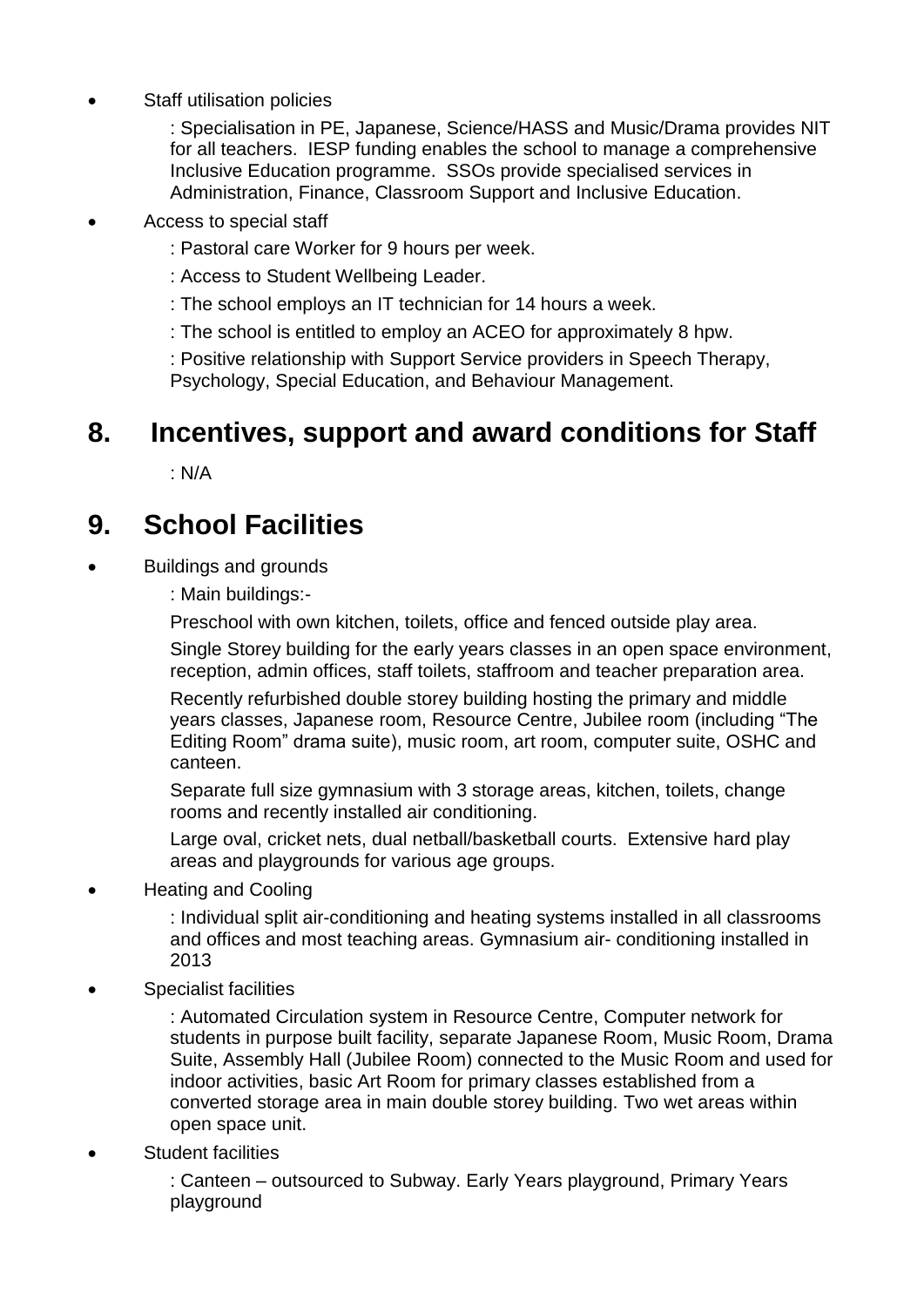• Staff facilities

: Spacious staff room refurbished in 2014, admin area, conference room, teacher preparation area with staff computer facilities.

• Access for students and staff with disabilities

: Ready access, single story building, with appropriate entry points. Lift access in double storey building

• Access to bus transport

: Public transport route within 500 metres.

**Other** 

:Preschool located on site adjacent to and integrated with the Junior Primary section of the school. Preschool staff are part of the Early Years Team. Playgroup uses preschool facility on Friday mornings. The Preschool was rated in 2015 as Exceeding National Quality Standards in the NQS rating and assessment cycle.

:Special Options Class opened for junior primary students with an intellectual disability from 2021.

:The school offers a highly rated through accreditation, Out of School Hours Care (OSHC) program offering sessions before and after school as well as vacation care during school holidays. The OSHC is well run by staff and managed by the Governing Council. The service covers costs and is serving increasing numbers.

:School participated in External Review Process in 2020. Report published on school website.

### **10. School Operations**

- Decision making structures
	- : Clear policy statement formulated, focus on consultation and consensus.
- Regular publications
	- : Daybook, fortnightly school newsletter, and weekly staff bulletin.
- Other communication

: Staff handbooks, display areas, notice boards, regular meetings for parents, NEP reviews etc, school app.

- School financial position
	- : Sound, with reserves to fund replacement of major equipment.

### **11. Local Community**

General characteristics

: Approx. 9% of families are of NESB or Aboriginal background. A significant number of parents attended the school as students. About 15% of enrolments come from outside the area. The housing in the area is a mixture of rental and owner occupied with pockets of new housing development. There are diverse values and attitudes towards education.

Parent and community involvement

: An active Governing Council with associated subcommittees: Finance, Sports, Grounds and OSHC. A Parent Fundraising Committee (PFC, a revised version